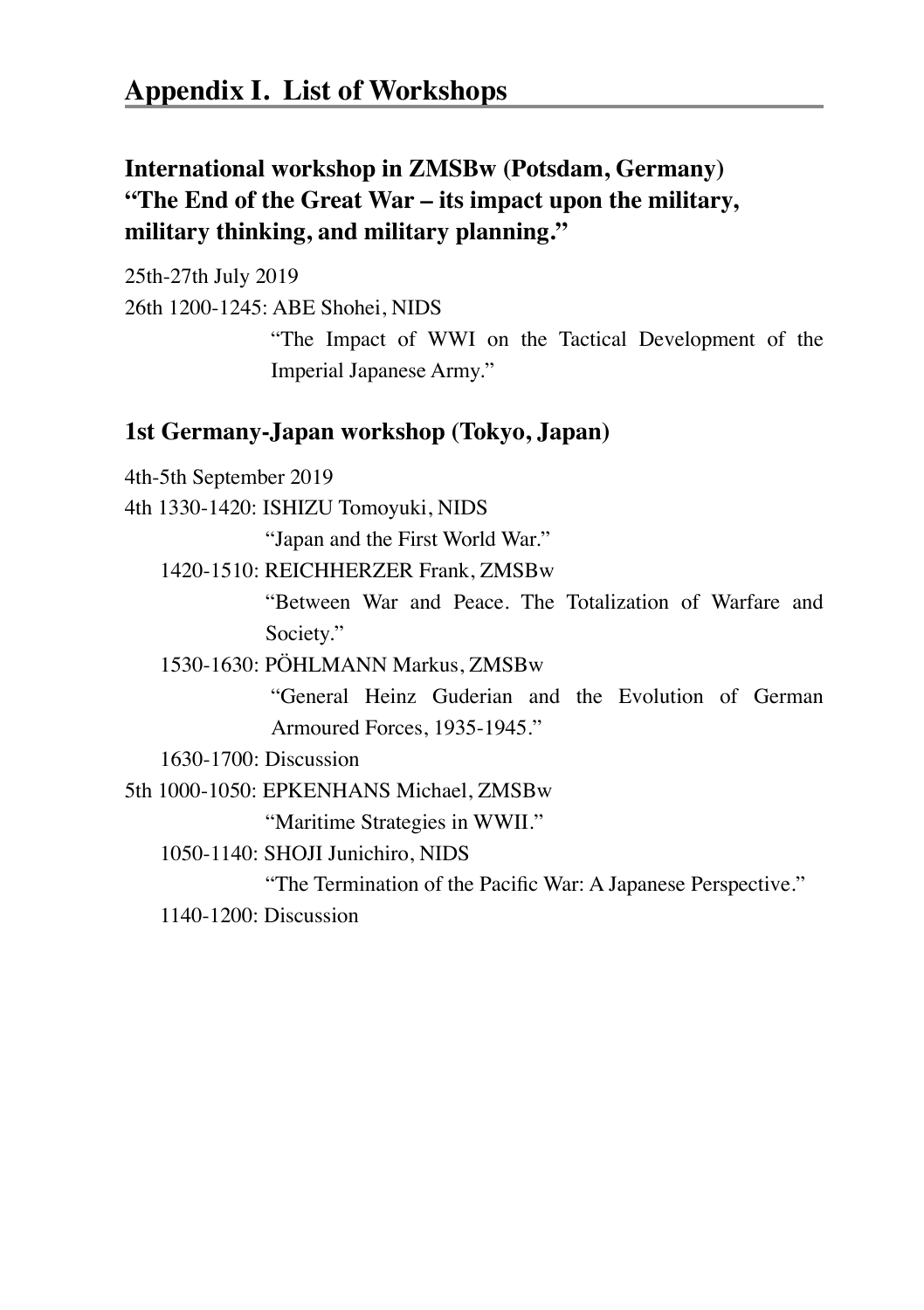## **2nd Germany-Japan workshop (Potsdam, Germany)**

19th-20th November 2019 19th 1015-1115: TERRE Emilie, ZMSBw Excursion/Visit German Armed Forces place for personal grief "Forest of Remembrance: Coming to Terms with Death – How to Commemorate Fallen Soldiers Today." 1400-1500: HELDT Helene, ZMSBw "Garrison City Potsdam – A City at War."\* 1500-1600: HELMECKE Chris, ZMSBw "What is Military Efficiency?"\* 20th 0900-1000: WERBERG Dennis, Army Officers' School in Dresden "The 'Stahlhelm' – A Right Wing Movement in 20th Century Germany." 1000-1100: SHIMIZU Ryotaro, NIDS "The North-Bound Theory' – The Strategies of the Japanese" Army and the Intelligence Warfare in the Fareast." 1100-1200: KÄSER Frank, ZMSBw "Japanese-German Military History from an Archival Perspective."

1400-1600: REICHHERZER Frank, ZMSBw (impulse and moderation) Open Discussion: "Between the Local, the Regional and the Global Rethinking WWII."

\* Not included in this book.